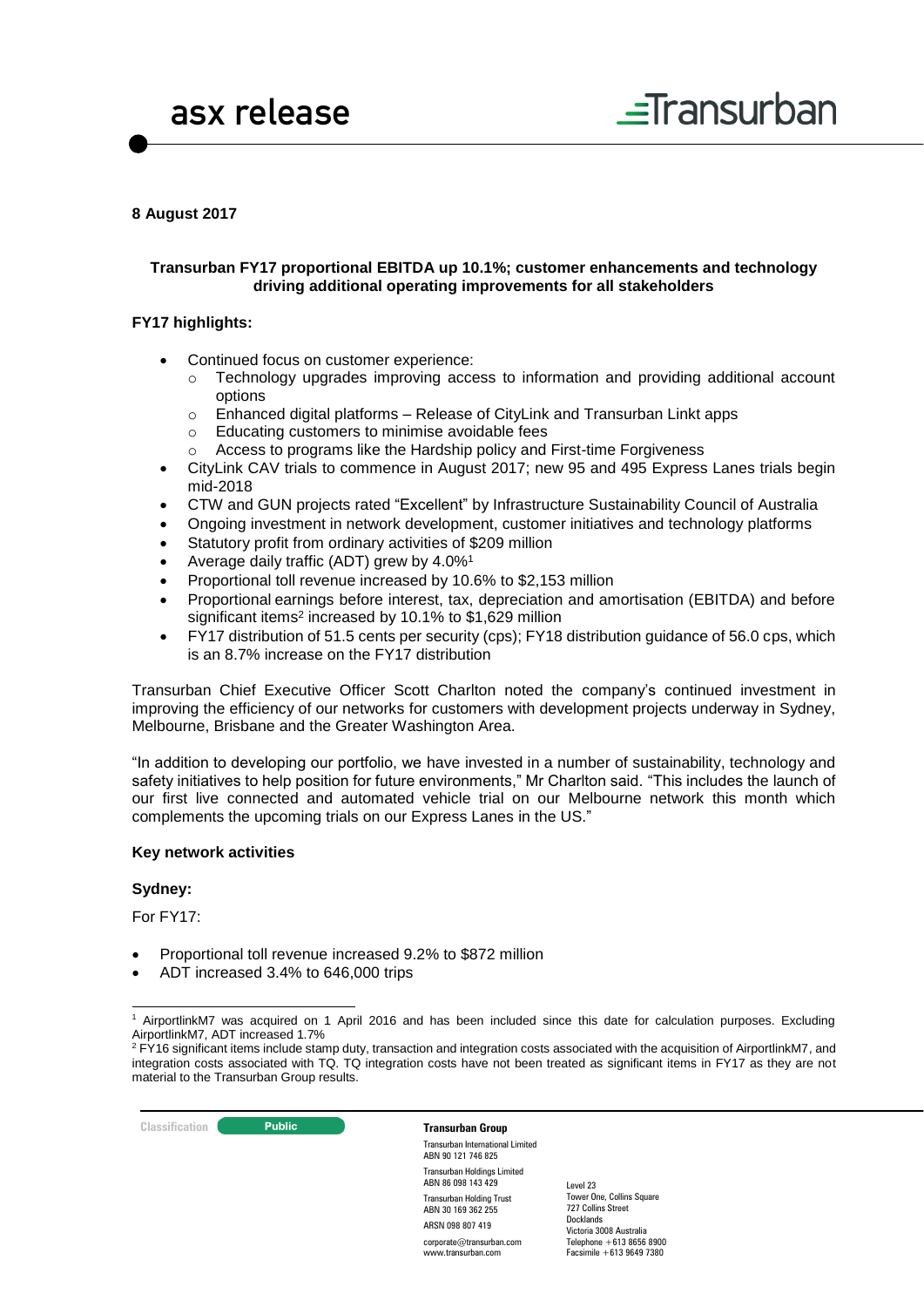- EBITDA grew by 10.2%
- Nine of 21 kilometres of tunnelling completed on NorthConnex with 19 road headers in operation
- Consumer trial for mobile GPS tolling app underway; market release expected late 2017
- Introduction of the new retail brand Transurban Linkt
- Potential opportunities in NSW include WestConnex, Beaches Link and Western Harbour Tunnel

"During the period, we launched our new retail brand in Sydney, Transurban Linkt. Combined with our new product offerings, this represents another milestone in our commitment to improving the customer experience," Mr Charlton said.

For the June quarter:

- Proportional toll revenue increased 9.3% to \$223 million. ADT increased 2.9% to 650,000 trips
- Average workday traffic increased 3.3% and average weekend/public holiday traffic increased 4.4%
- Of total ADT, car traffic increased 2.9% and large vehicle traffic increased 3.5%

#### **Melbourne:**

For FY17:

- Toll revenue increased 4.1% to \$687 million
- ADT decreased 1.0% to 816,000 transactions
- EBITDA grew by 5.3%
- Construction works continued on the CityLink Tulla Widening project with approximately 35% of new capacity open
- The Environment Effects Statement for the West Gate Tunnel Project has been released and is currently being assessed by an independent panel. Contractual close is expected on the project in late 2017
- CPB Contractors John Holland Joint Venture selected as preferred builder for the design and construction of the West Gate Tunnel Project
- Monash Freeway Upgrade is approximately 50% complete and Webb Dock Access is approximately 75% complete

"CityLink Tulla Widening construction is progressing well, with the project approximately 80% complete. Nine kilometres of new lanes are already open, ahead of schedule," Mr Charlton said.

For the June quarter:

- Toll revenue increased 10.0% to \$183 million. ADT decreased 2.1% to 803,000 transactions
- Average workday traffic decreased 0.6% and average weekend/public holiday traffic decreased 4.1%
- Of total ADT, car traffic decreased 2.6% and large vehicle traffic increased 1.2% for the quarter<sup>3</sup>

<sup>&</sup>lt;sup>3</sup> During the financial year, the business completed a project which reviewed vehicle classifications, leading to a number of cars being reclassified as light commercial vehicles.



-

Transurban International Limited ABN 90 121 746 825 Transurban Holdings Limited ABN 86 098 143 429 Transurban Holding Trust ABN 30 169 362 255 ARSN 098 807 419 corporate@transurban.com

www.transurban.com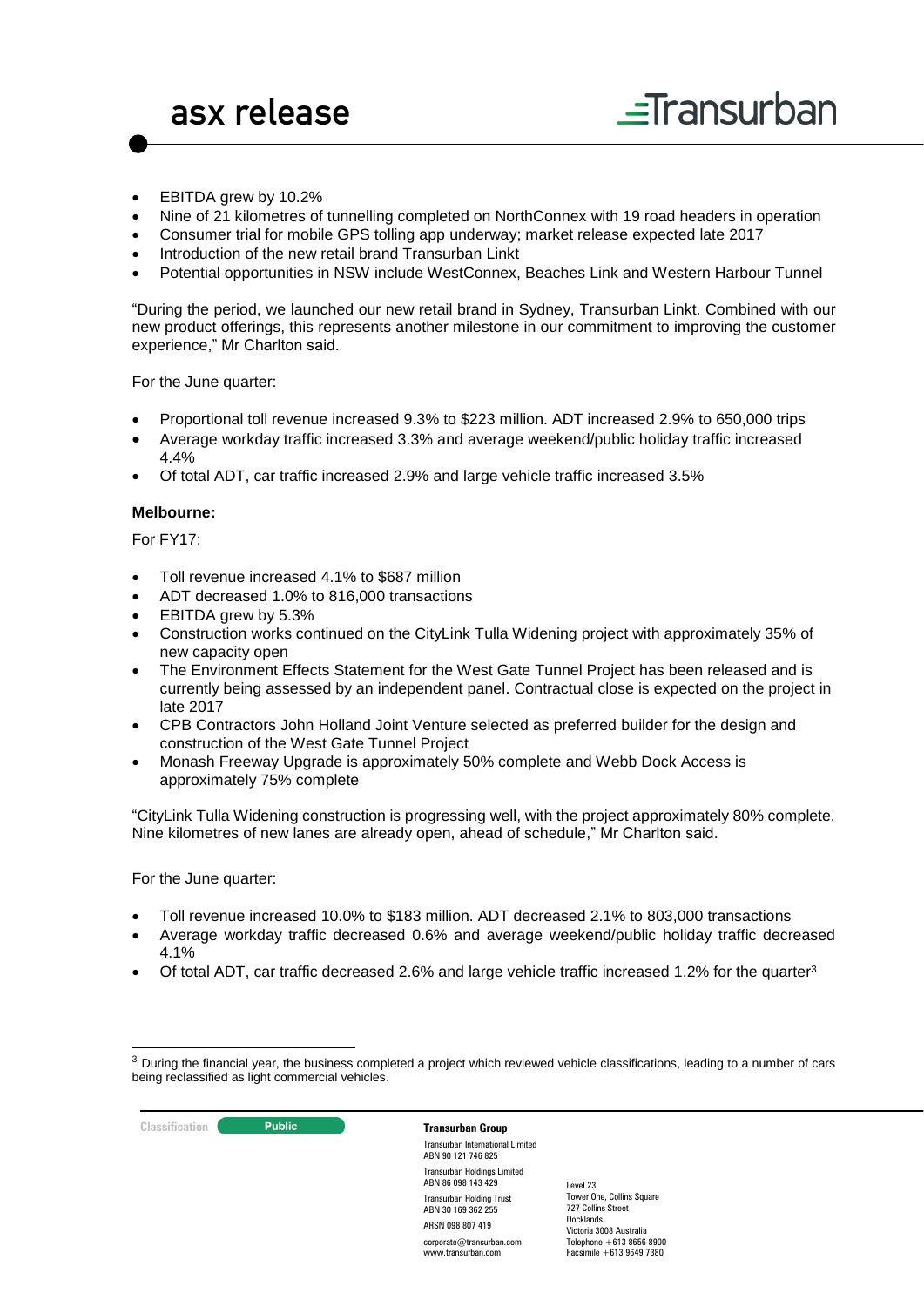### **Brisbane:**

For FY17:

- Proportional toll revenue increased 22.9% to \$385 million<sup>4</sup>
- ADT increased 15.0% to 394,000 trips<sup>5</sup>
- EBITDA was up 97.1% including AirportlinkM7<sup>6</sup>
- All three construction projects Gateway Upgrade North, Logan Enhancement Project and Inner City Bypass progressing on time and on budget
- Tunnel network operations and maintenance contract executed and on boarding of first asset, Legacy Way, completed

"This past year has seen significant improvements to customer services in the Brisbane market. In partnership with the Queensland State Government, we have been able to streamline processes to help customers avoid more than \$100 million in State enforcement penalties. We believe this partnership approach will achieve further improvements in the year to come," Mr Charlton said.

For the June quarter:

- Proportional toll revenue increased 4.4% to \$97 million. ADT increased 3.0% to 399,000 trips
- Average workday traffic increased 4.5% and average weekend/public holiday traffic increased 2.0%
- Of total ADT, car traffic increased 2.3% and large vehicle traffic increased 5.1%

#### **Greater Washington Area:**

For FY17:

- Toll revenue grew 23.7% to US\$157 million influenced by the continued ramp up on the 95 Express Lanes and 495 Express Lanes
- ADT increased 12.8% to 96,000 trips
- EBITDA was up 39.2%
- Financial close has been reached on the 395 Express Lanes project, with construction set for completion by the end of 2019

"During the period we announced the approval of the US\$475 million 395 Express Lanes project. This project extends the 95 Express Lanes 13 kilometres north, providing motorists Express Lanes access to Washington D.C.," Mr Charlton said.

For the June quarter:

- Toll revenue increased by 29.8% to US\$48 million. ADT increased 12.6% to 105,000 trips
- Average workday toll revenue on the 495 Express Lanes increased 42.3% to US\$341,000. The average dynamic toll price for the quarter was US\$5.77
- Average workday toll revenue on the 95 Express Lanes increased 16.9% to US\$353,000. The average dynamic toll price for the quarter was US\$8.46

**Classification C Public Public Transurban Group** 

Transurban International Limited ABN 90 121 746 825 Transurban Holdings Limited ABN 86 098 143 429 Transurban Holding Trust ABN 30 169 362 255 ARSN 098 807 419 corporate@transurban.com

www.transurban.com

<sup>-</sup><sup>4</sup> Excluding AirportlinkM7, proportional toll revenue increased by 6.3%.

<sup>&</sup>lt;sup>5</sup> AirportlinkM7 was acquired on 1 April 2016 and has been included since this date for calculation purposes. Excluding AirportlinkM7, ADT increased 2.3%.

<sup>6</sup> Excluding AirportlinkM7, EBITDA increased 4.9%.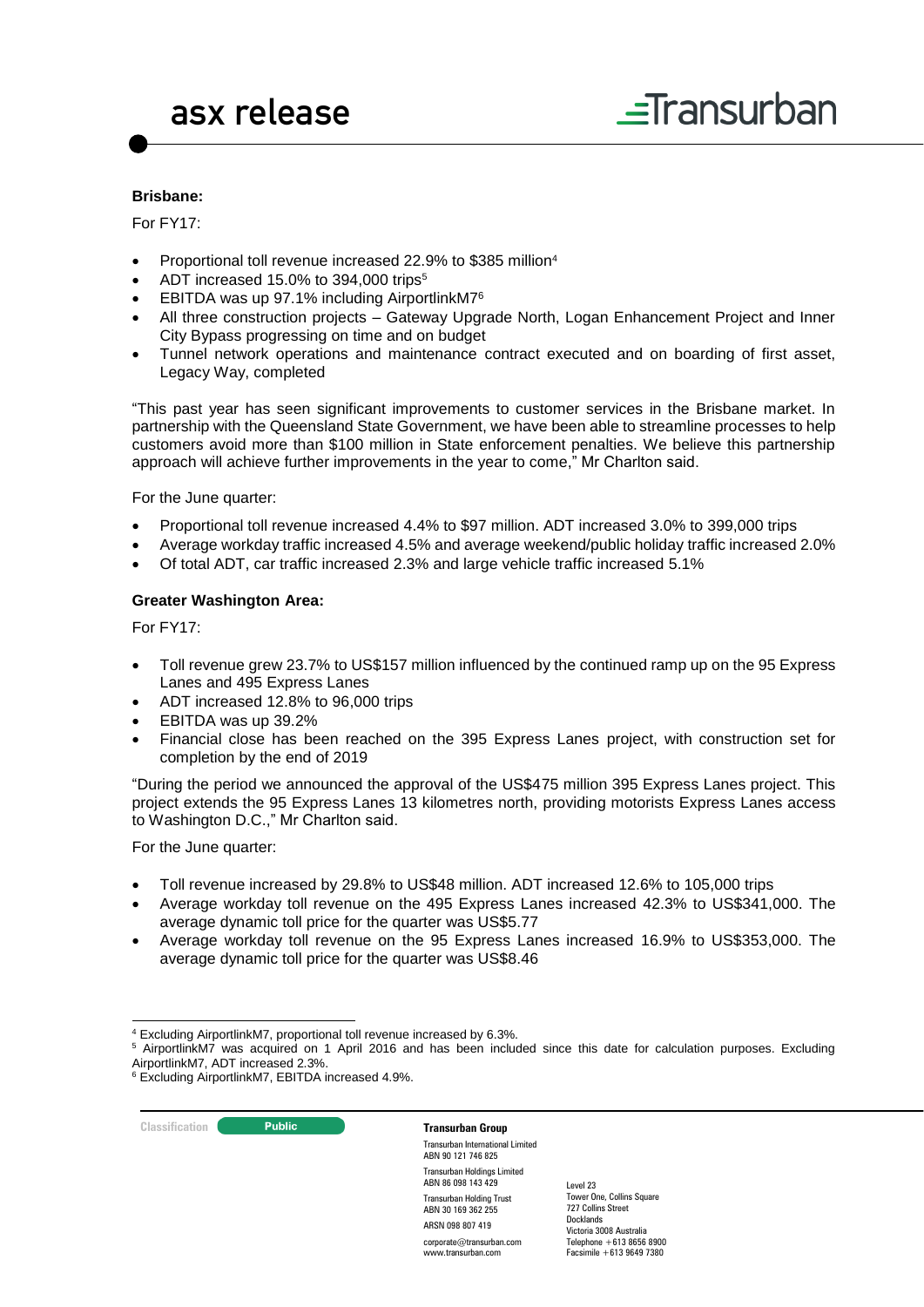#### **Changes to Executive Committee**

Effective 1 July 2017, the following changes have been made to the Executive Committee to adapt to changing business conditions:

- Andrew Head is now Group General Manager NSW Development, focused on supporting the NSW Government processes around WestConnex and other opportunities
- Michele Huey has been seconded to Group General Manager NSW Business Operations
- Wes Ballantine is now Group General Manager Queensland and Group General Manager Strategy
- Henry Byrne has joined the Executive Committee in the newly formed role of Group General Manager Corporate Affairs

#### **Distribution and DRP**

A distribution totalling 26.5 cps will be paid on 11 August 2017 for the six months ended 30 June 2017. This will consist of a 23.0 cps distribution from Transurban Holding Trust and a 3.5 cps fully franked dividend from Transurban Holdings Limited.

The Distribution Reinvestment Plan (DRP) will operate again for this distribution payment. For further information on distributions and the DRP, visit the Investor Centre at [www.transurban.com.](http://www.transurban.com/)

#### **Outlook**

FY18 distribution guidance of 56.0 cps has been provided including 3.0 cps fully franked.

"We have announced distribution guidance of 56.0 cents per security, implying growth in FY18 of 8.7%," Mr Charlton said.

#### **Market briefing**

Transurban will be providing a market briefing at 9.30am (AEDT) today, 8 August 2017. The market briefing will be webcast via the Transurban website at www.transurban.com.

**ENDS**

71 S

**Amanda Street** Company Secretary

**Investor enquiries Jessica O'Brien**  General Manager, Investor Relations & Strategic **Projects** +613 8656 8364

**Media enquiries Josie Brophy** Senior Advisor, Media and Communication +614 3716 5424

*Note: Further details are provided in the Appendices and Investor Presentation attached to this release.*

**Classification Transurban Group**

Transurban International Limited ABN 90 121 746 825 Transurban Holdings Limited ABN 86 098 143 429 Transurban Holding Trust ABN 30 169 362 255 ARSN 098 807 419 corporate@transurban.com www.transurban.com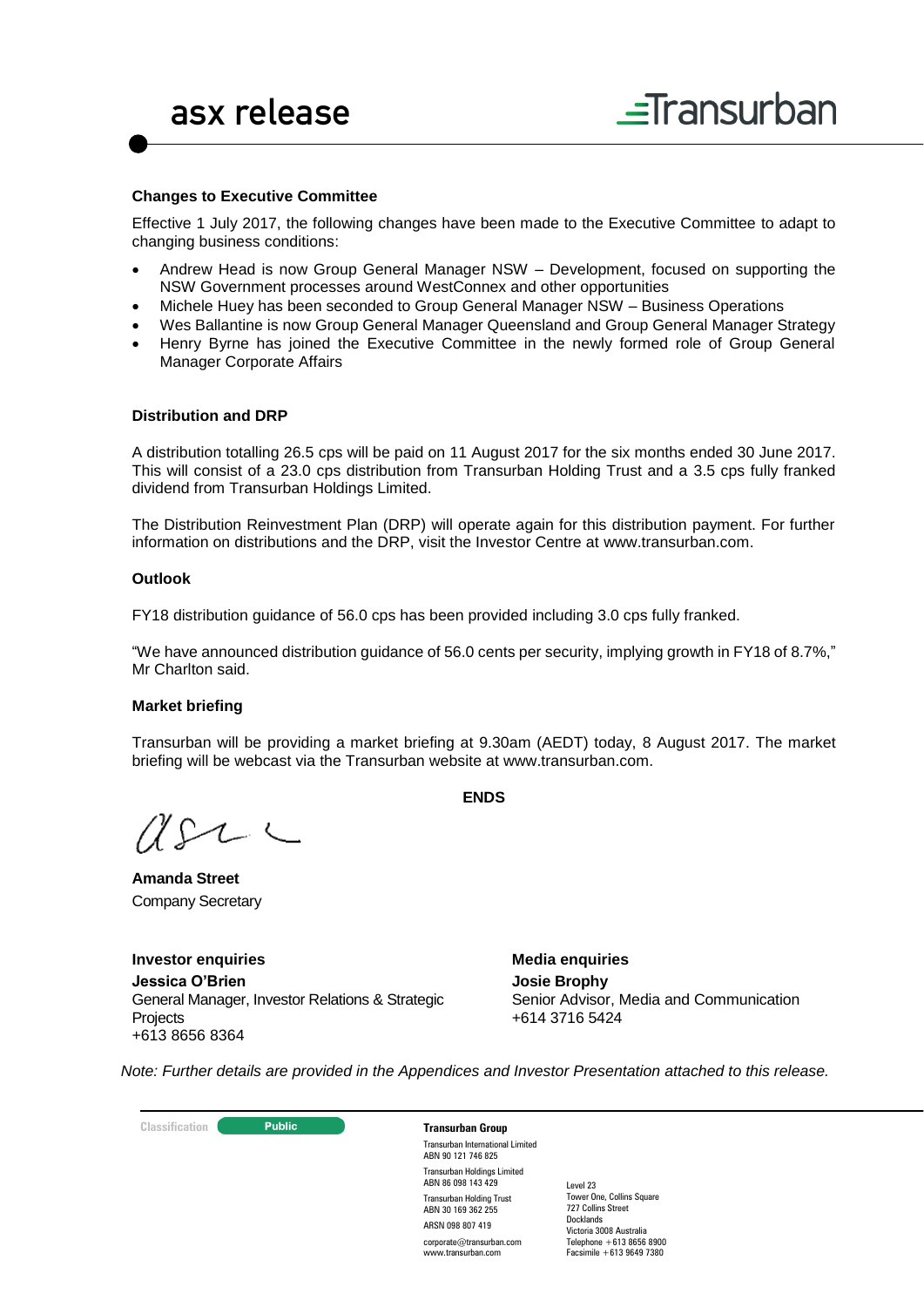

## **Appendix 1:**

Statutory results

|                                                                                                                     | <b>FY16</b><br>\$M | <b>FY17</b><br>\$Μ | % change  |
|---------------------------------------------------------------------------------------------------------------------|--------------------|--------------------|-----------|
| Toll revenue                                                                                                        | 1,870              | 2,083              | 11.4%     |
| Construction revenue                                                                                                | 282                | 592                | 109.9%    |
| Other revenue                                                                                                       | 58                 | 57                 | $(1.7\%)$ |
| <b>Total revenue</b>                                                                                                | 2,210              | 2,732              | 23.6%     |
| Employee benefits expenses                                                                                          | (149)              | (168)              | 12.8%     |
| Road operating costs                                                                                                | (309)              | (335)              | 8.4%      |
| <b>Construction costs</b>                                                                                           | (282)              | (592)              | 109.9%    |
| Transaction and integration costs                                                                                   | (131)              | (5)                | (96.2%)   |
| Corporate / other expenses                                                                                          | (91)               | (106)              | 16.5%     |
| <b>Total costs</b>                                                                                                  | (962)              | (1, 206)           | 25.4%     |
| Profit before depreciation and amortisation, net<br>finance costs, equity accounted investments and<br>income taxes | 1,248              | 1,526              | 22.3%     |
| Depreciation and amortisation                                                                                       | (584)              | (628)              | 7.5%      |
| Net finance costs                                                                                                   | (728)              | (749)              | 2.9%      |
| Share of net profits of equity accounted investments                                                                | 17                 | 25                 | 47.1%     |
| (Loss) / profit before income tax                                                                                   | (47)               | 174                | n.m.      |
| Income tax benefit (expense)                                                                                        | 69                 | 35                 | (49.3%)   |
| <b>Profit from continuing operations</b>                                                                            | 22                 | 209                | 850.0%    |

# **Classification Transurban Group**

Transurban International Limited ABN 90 121 746 825 Transurban Holdings Limited ABN 86 098 143 429 Transurban Holding Trust ABN 30 169 362 255 ARSN 098 807 419

corporate@transurban.com www.transurban.com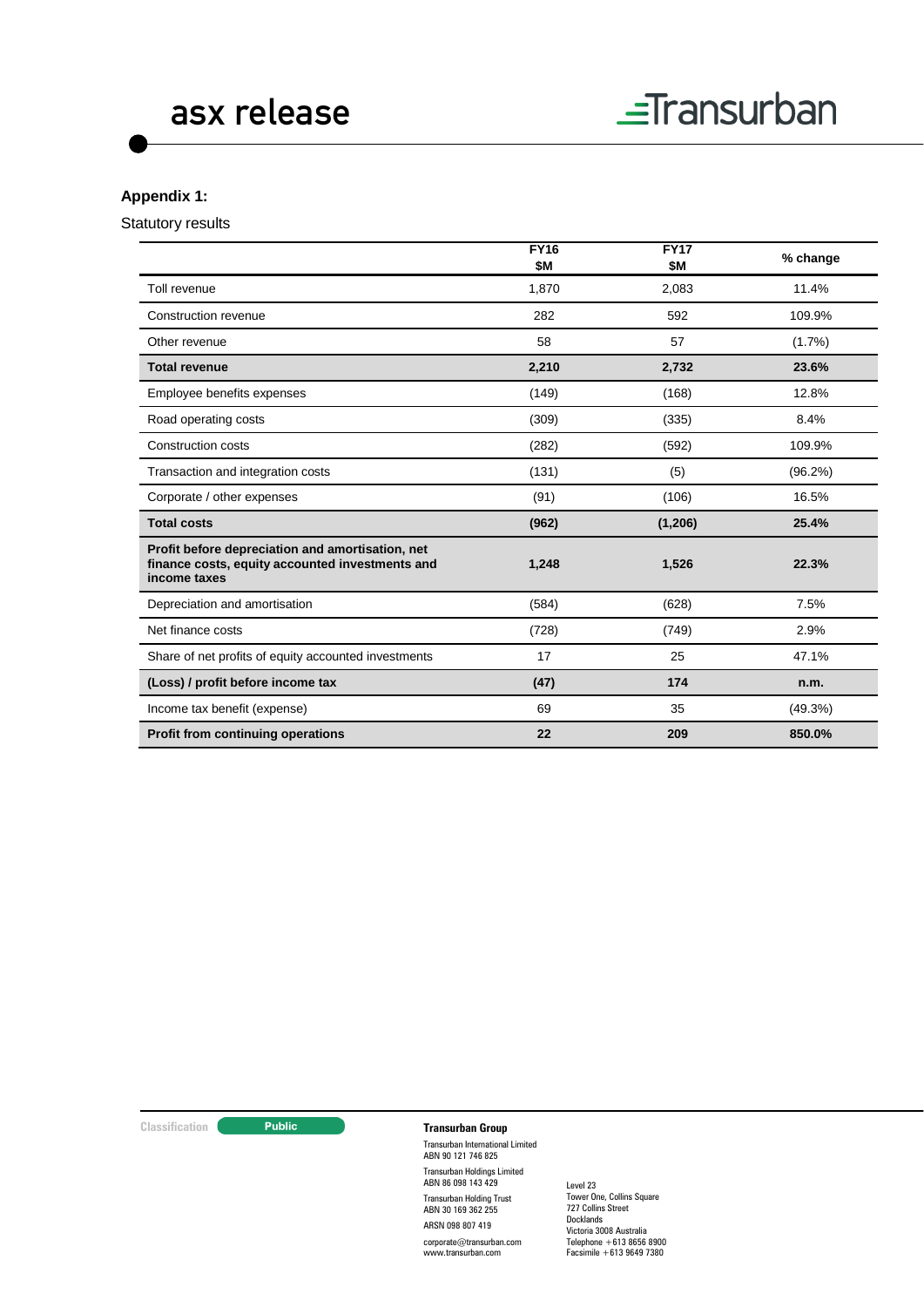

# **Appendix 2:**

Proportional results

|                                             | <b>FY16</b><br>\$Μ | <b>FY17</b><br>\$Μ       | % change |
|---------------------------------------------|--------------------|--------------------------|----------|
| Toll revenue                                | 1,946              | 2.153                    | 10.6%    |
| Other revenue                               | 60                 | 58                       | (3.3%)   |
| <b>Total revenue</b>                        | 2,006              | 2,211                    | 10.2%    |
| <b>Total costs</b>                          | (526)              | (582)                    | 10.6%    |
| <b>EBITDA</b> (excluding significant items) | 1,480              | 1,629                    | 10.1%    |
| Significant items                           | (82)               | $\overline{\phantom{a}}$ | n.m.     |
| <b>EBITDA</b>                               | 1,398              | 1,629                    | 16.5%    |

# **Classification Transurban Group**

Transurban International Limited ABN 90 121 746 825 Transurban Holdings Limited ABN 86 098 143 429 Transurban Holding Trust ABN 30 169 362 255 ARSN 098 807 419

corporate@transurban.com www.transurban.com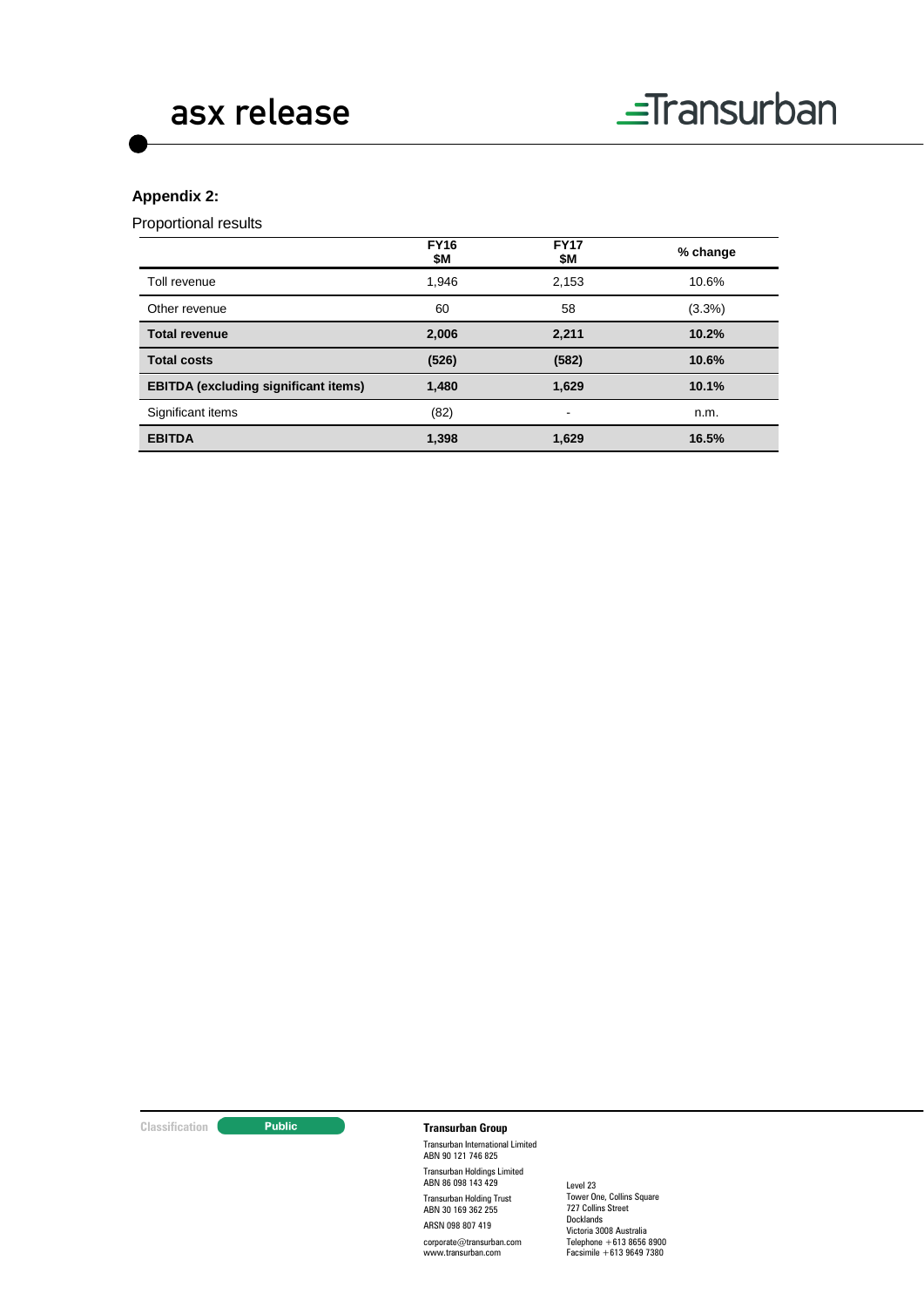# **Appendix 3:**

Proportional results by segment (excluding significant items)

| <b>FY17</b>                                          | Sydney | <b>Melbourne</b> | <b>Brisbane</b> | Greater<br>Washington<br>Area | Corporate<br>and other | Total |
|------------------------------------------------------|--------|------------------|-----------------|-------------------------------|------------------------|-------|
| Toll revenue (\$M)                                   | 872    | 687              | 385             | 209                           |                        | 2,153 |
| Other revenue (\$M)                                  | 31     | 22               | 2               | $\blacksquare$                | 3                      | 58    |
| Total revenue (\$M)                                  | 903    | 709              | 387             | 209                           | 3                      | 2,211 |
| Total costs (\$M)                                    | (201)  | (115)            | (119)           | (93)                          | (54)                   | (582) |
| <b>EBITDA</b> (excluding<br>significant items) (\$M) | 702    | 594              | 268             | 116                           | (51)                   | 1,629 |
| Toll revenue growth                                  | 9.2%   | 4.1%             | 22.9%           | 23.7%                         | N/A                    | 10.6% |
| Traffic growth                                       | 3.4%   | $(1.0\%)$        | 15.0%           | 12.8%                         | N/A                    | 4.0%  |
| EBITDA growth (excluding<br>significant items)       | 10.2%  | 5.3%             | 97.1%           | 39.2%                         | (104%)                 | 10.1% |

# **Classification Transurban Group**

Transurban International Limited ABN 90 121 746 825 Transurban Holdings Limited ABN 86 098 143 429 Transurban Holding Trust ABN 30 169 362 255 ARSN 098 807 419

corporate@transurban.com www.transurban.com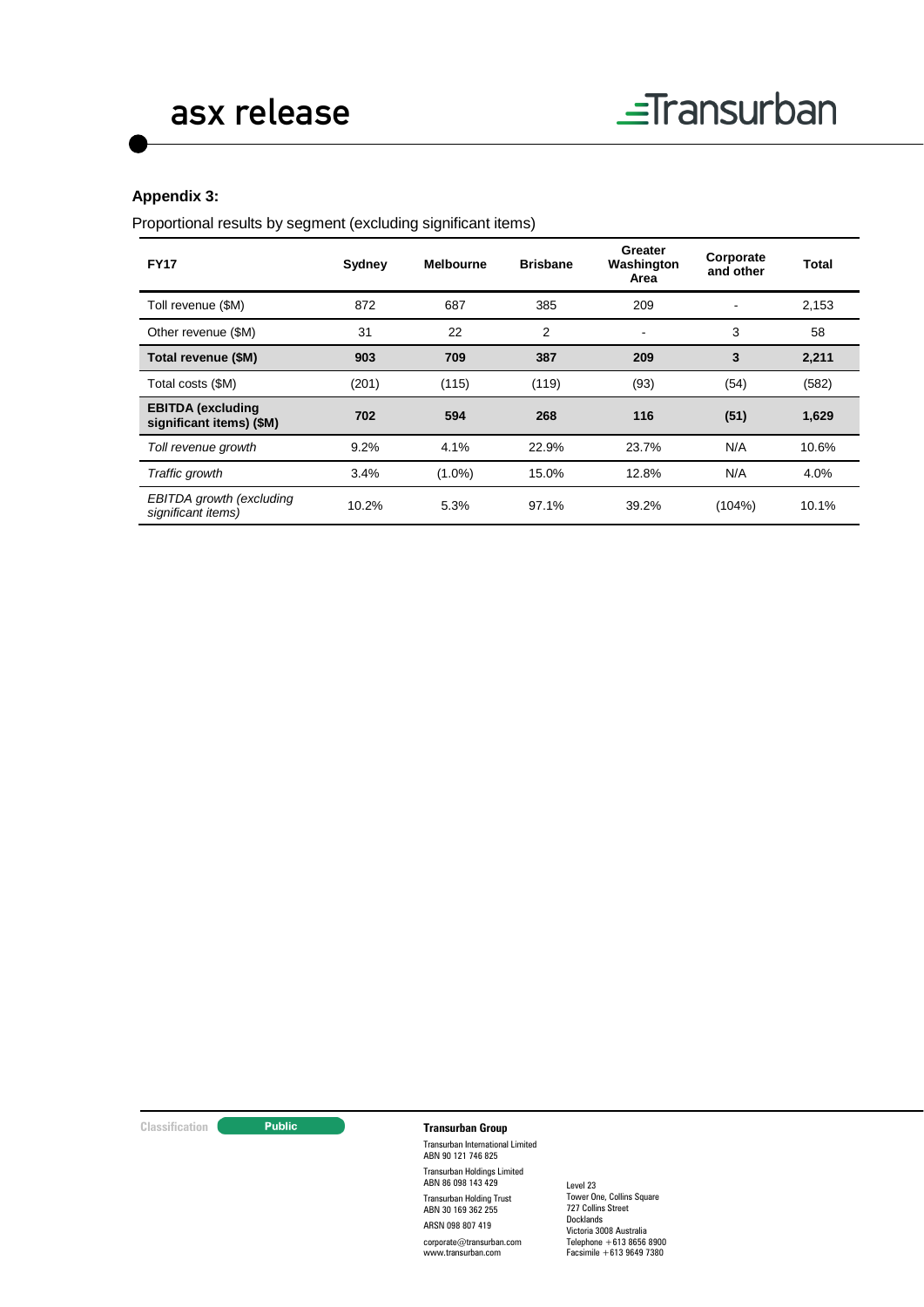# **Appendix 4:**

Reconciliation of Statutory EBITDA to Proportional EBITDA

|                                                            | <b>FY16</b><br>\$M | <b>FY17</b><br>\$M |
|------------------------------------------------------------|--------------------|--------------------|
| <b>Statutory EBITDA</b>                                    | 1,248              | 1,526              |
| Less: EBITDA attributable to non-controlling interest – ED | (24)               | (25)               |
| Less: EBITDA attributable to non-controlling interest – TQ | (82)               | (161)              |
| Add: M5 proportional EBITDA                                | 111                | 121                |
| Add: M7 proportional EBITDA                                | 145                | 168                |
| <b>Proportional EBITDA</b>                                 | 1,398              | 1,629              |
| Significant items                                          | 82                 |                    |
| Proportional EBITDA (excluding significant items)          | 1,480              | 1,629              |

# **Classification Transurban Group**

Transurban International Limited ABN 90 121 746 825 Transurban Holdings Limited ABN 86 098 143 429 Transurban Holding Trust ABN 30 169 362 255 ARSN 098 807 419

corporate@transurban.com www.transurban.com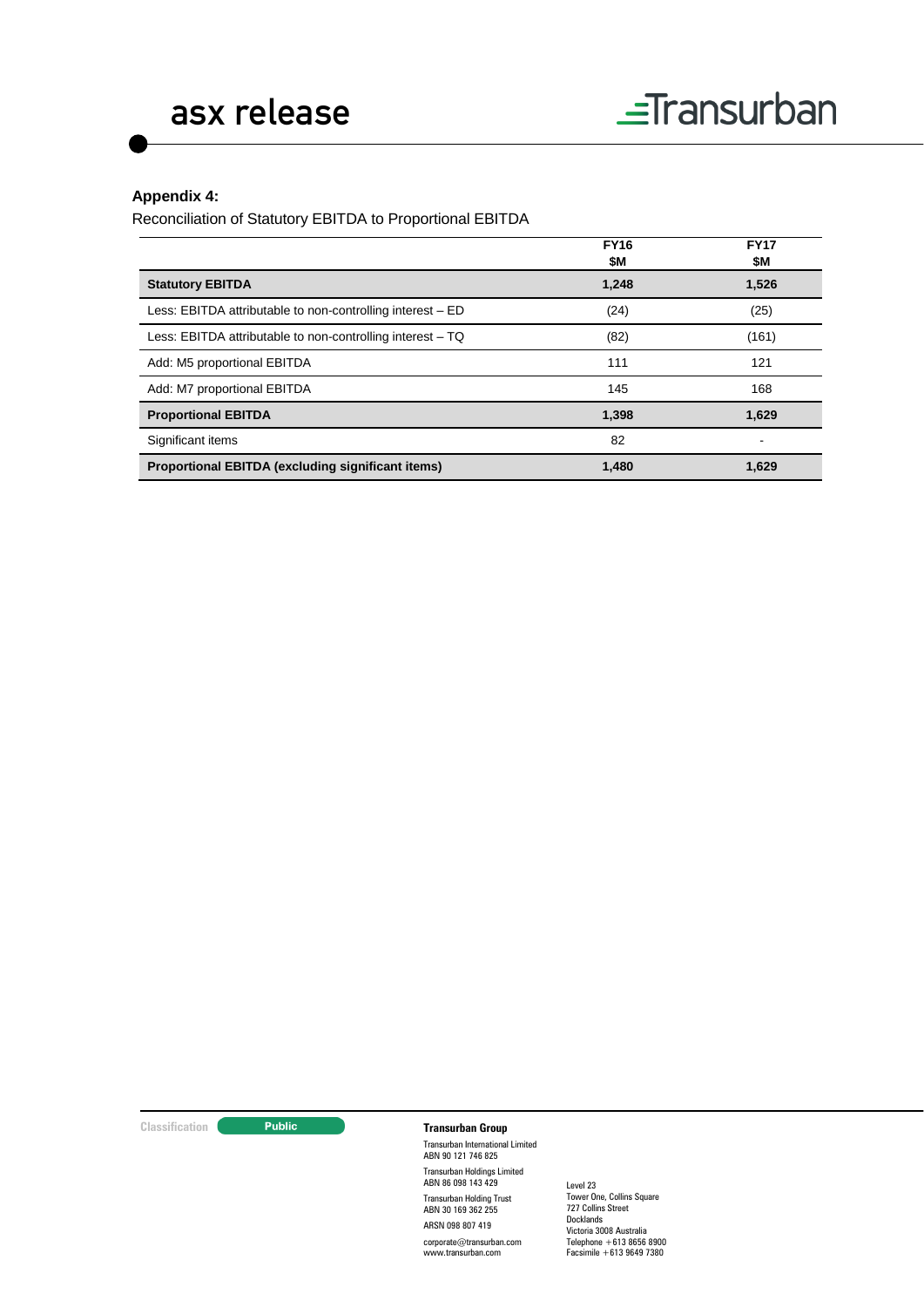## **Appendix 5:**

Reconciliation of Statutory Cash Flow from operating activities to Free Cash

|                                                                                              | <b>FY16</b><br>\$Μ | <b>FY17</b><br>\$M |
|----------------------------------------------------------------------------------------------|--------------------|--------------------|
| Cash flows from operating activities                                                         | 910                | 837                |
| Add back transaction and integration costs related to acquisitions (non-100% owned entities) | 23                 | 113                |
| Add back payments for maintenance of intangible assets                                       | 52                 | 69                 |
| Less cash flow from operating activities from consolidated non-100% owned entities           | (284)              | (312)              |
| Less allowance for maintenance of intangible assets for 100% owned assets                    | (60)               | (61)               |
|                                                                                              |                    |                    |
| Adjust for distributions and interest received from non-100% owned entities                  |                    |                    |
| ED distribution                                                                              | 44                 | 55                 |
| M5 distribution and term loan note interest                                                  | 39                 | 68                 |
| TQ distribution and shareholder loan note interest                                           | 108                | 161                |
| NorthWestern Roads Group distribution and M7 term loan note interest                         | 94                 | 290                |
| Free cash                                                                                    | 926                | 1,220              |

# **Classification Transurban Group**

Transurban International Limited ABN 90 121 746 825 Transurban Holdings Limited ABN 86 098 143 429 Transurban Holding Trust ABN 30 169 362 255 ARSN 098 807 419

corporate@transurban.com www.transurban.com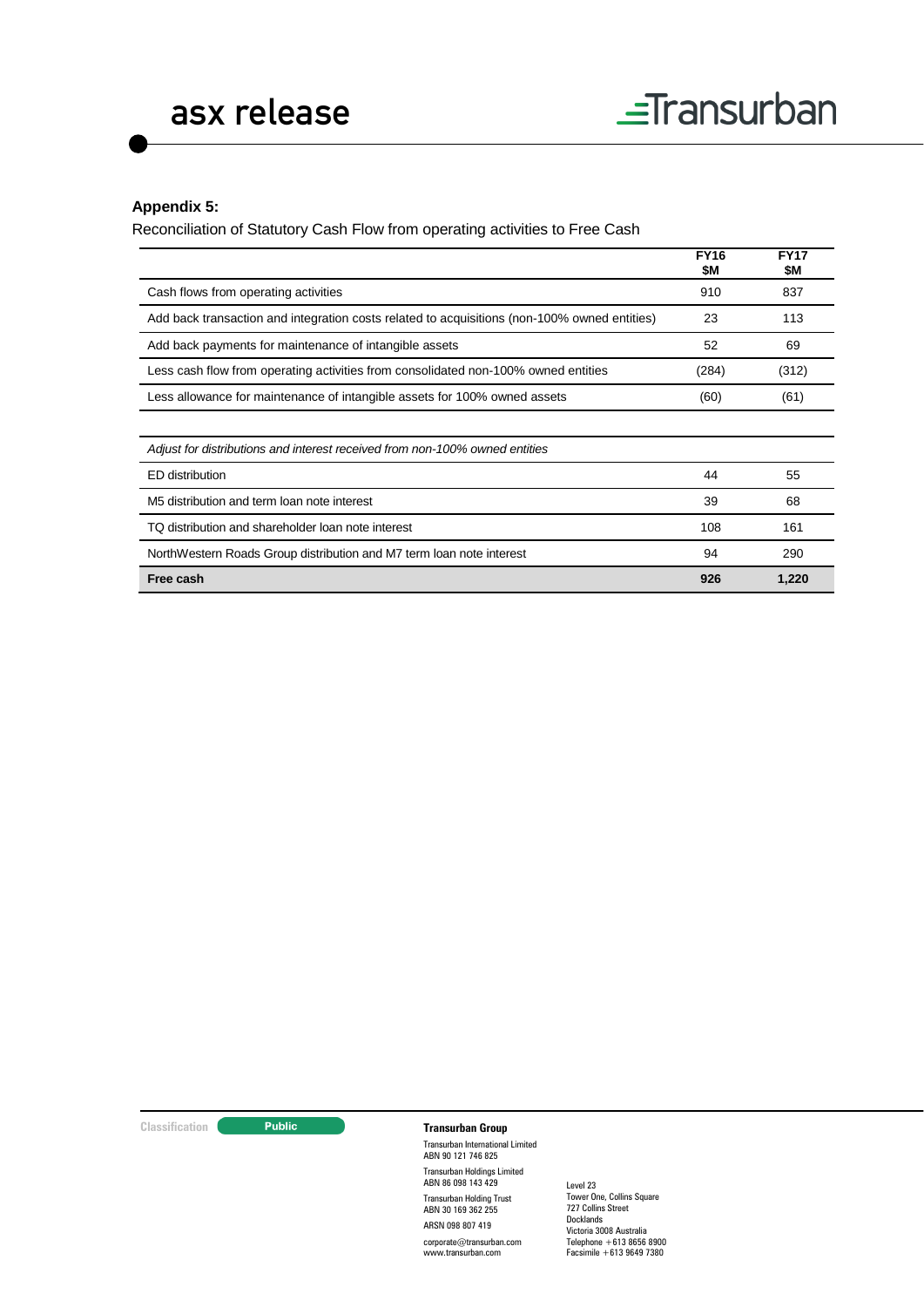### **Appendix 6:**

Traffic and revenue performance<sup>7</sup>

|                         | <b>Proportional toll revenue</b>      | <b>ADT</b>             |  |
|-------------------------|---------------------------------------|------------------------|--|
| Jun 17 quarter          | % change                              | % change               |  |
| Sydney<br>9.3%          |                                       | 2.9%                   |  |
| Melbourne               | 10.0%                                 | $(2.1\%)$              |  |
| <b>Brisbane</b>         | 4.4%                                  | 3.0%                   |  |
| Greater Washington Area | 29.8%                                 | 12.6%                  |  |
|                         |                                       |                        |  |
| <b>FY17</b>             | Proportional toll revenue<br>% change | <b>ADT</b><br>% change |  |
| Sydney                  | 9.2%                                  | 3.4%                   |  |
| Melbourne               | 4.1%                                  | $(1.0\%)$              |  |

| <b>Brisbane</b>         | $22.9%$ <sup>8</sup> | $15.0\%$ <sup>9</sup> |
|-------------------------|----------------------|-----------------------|
| Greater Washington Area | 23.7%                | 12.8%                 |

**Classification Transurban Group** 

-

Transurban International Limited ABN 90 121 746 825 Transurban Holdings Limited ABN 86 098 143 429 Transurban Holding Trust ABN 30 169 362 255 ARSN 098 807 419 corporate@transurban.com www.transurban.com

 $7$  All percentage changes are to the prior corresponding period.

<sup>&</sup>lt;sup>8</sup> Transurban acquired AirportlinkM7 in Brisbane on 1 April 2016. Toll revenue data prior to Transurban ownership is not included in the calculation.

<sup>&</sup>lt;sup>9</sup> AirportlinkM7 in Brisbane has been included since 1 April 2016 for calculation purposes.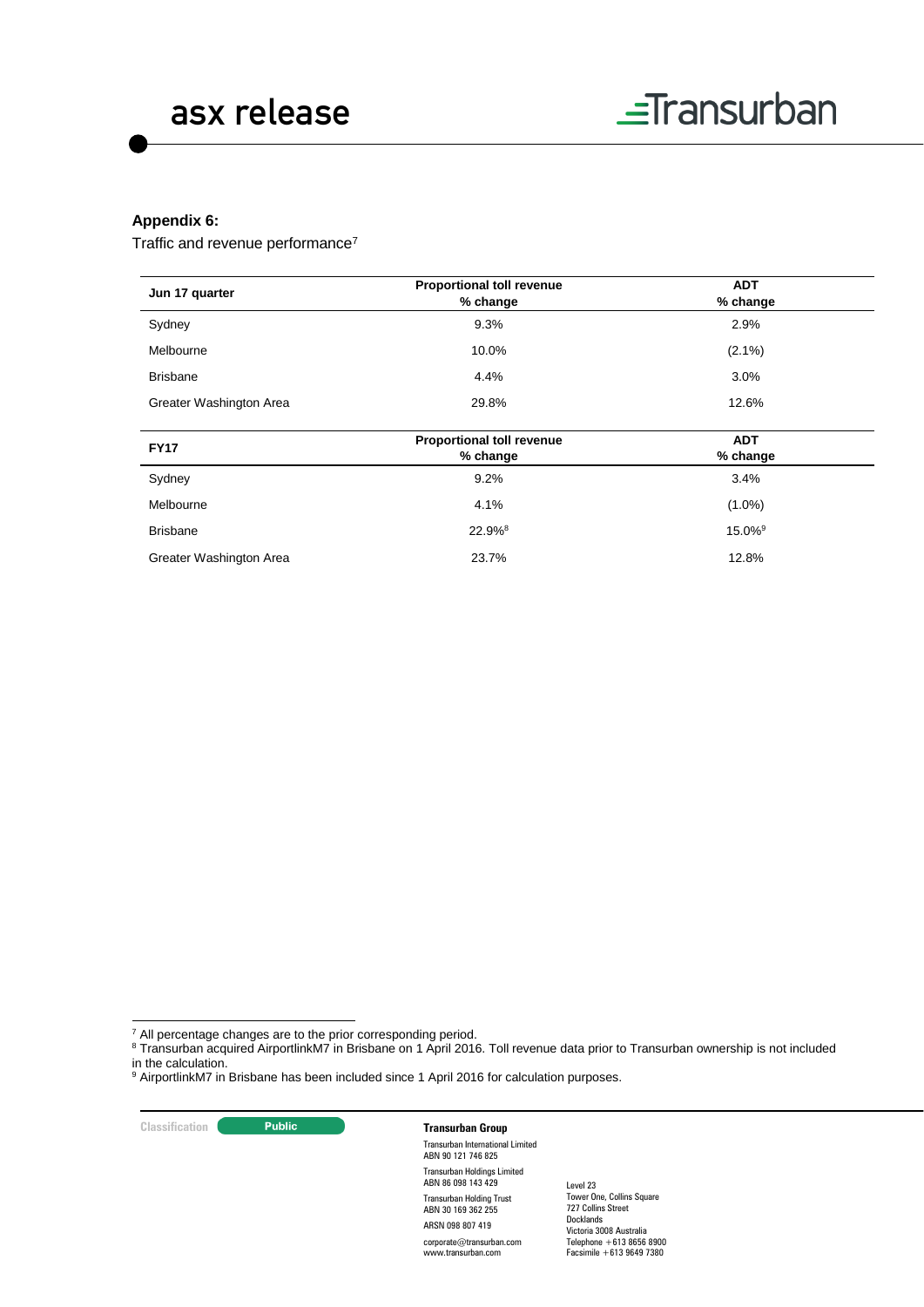

# **Appendix 7:**

Traffic and revenue data – June quarter

| Asset                              | Ownership                  |                                                    | <b>Jun 16</b><br>quarter | <b>Jun 17</b><br>quarter | ℅<br>change | <b>FY16</b> | <b>FY17</b> | $\frac{9}{6}$<br>change |
|------------------------------------|----------------------------|----------------------------------------------------|--------------------------|--------------------------|-------------|-------------|-------------|-------------------------|
| Hills M <sub>2</sub>               | 100%                       | <b>Total Toll Revenue</b><br>(\$AUDm) (net of GST) | \$64                     | \$71                     | 11.2%       | \$255       | \$277       | 8.6%                    |
|                                    |                            | Average Daily Trips ('000)                         | 126                      | 130                      | 2.9%        | 125         | 129         | 3.3%                    |
|                                    |                            |                                                    |                          |                          |             |             |             |                         |
| Lane Cove Tunnel/                  | 100%                       | <b>Total Toll Revenue</b><br>(\$AUDm) (net of GST) | \$23                     | \$24                     | 4.5%        | \$89        | \$93        | 4.7%                    |
| <b>MRE</b>                         |                            | Average Daily Trips ('000)                         | 87                       | 90                       | 3.1%        | 86          | 89          | 3.5%                    |
|                                    |                            |                                                    |                          |                          |             |             |             |                         |
| Cross City Tunnel<br>100%          |                            | <b>Total Toll Revenue</b><br>(\$AUDm) (net of GST) | \$15                     | \$16                     | 5.3%        | \$60        | \$63        | 5.5%                    |
|                                    |                            | Average Daily Trips ('000)                         | 37                       | 38                       | 1.5%        | 37          | 38          | 1.8%                    |
|                                    |                            |                                                    |                          |                          |             |             |             |                         |
| M1 Eastern<br>75.1%<br>Distributor |                            | <b>Total Toll Revenue</b><br>(\$AUDm) (net of GST) | \$32                     | \$34                     | 7.4%        | \$127       | \$135       | 6.1%                    |
|                                    | Average Daily Trips ('000) | 56                                                 | 56                       | 1.6%                     | 55          | 56          | 1.6%        |                         |
|                                    |                            |                                                    |                          |                          |             |             |             |                         |
| Westlink M7 <sup>10</sup>          | 50%                        | <b>Total Toll Revenue</b><br>(\$AUDm) (net of GST) | \$90                     | \$103                    | 14.3%       | \$340       | \$397       | 16.8%                   |
|                                    |                            | Average Daily Trips ('000)                         | 179                      | 185                      | 3.4%        | 177         | 183         | 3.6%                    |
|                                    |                            |                                                    |                          |                          |             |             |             |                         |
| M5 South West                      |                            | <b>Total Toll Revenue</b><br>(\$AUDm) (net of GST) | \$65                     | \$69                     | 6.6%        | \$251       | \$271       | 8.1%                    |
| Motorway                           | 50%                        | Average Daily Trips ('000)                         | 148                      | 152                      | 3.0%        | 144         | 151         | 4.4%                    |

1 <sup>10</sup> Average tolled trip length was 12.8 kilometres for the quarter on Westlink M7.

# **Classification C Transurban Group**

Transurban International Limited ABN 90 121 746 825 Transurban Holdings Limited ABN 86 098 143 429 Transurban Holding Trust ABN 30 169 362 255 ARSN 098 807 419 corporate@transurban.com www.transurban.com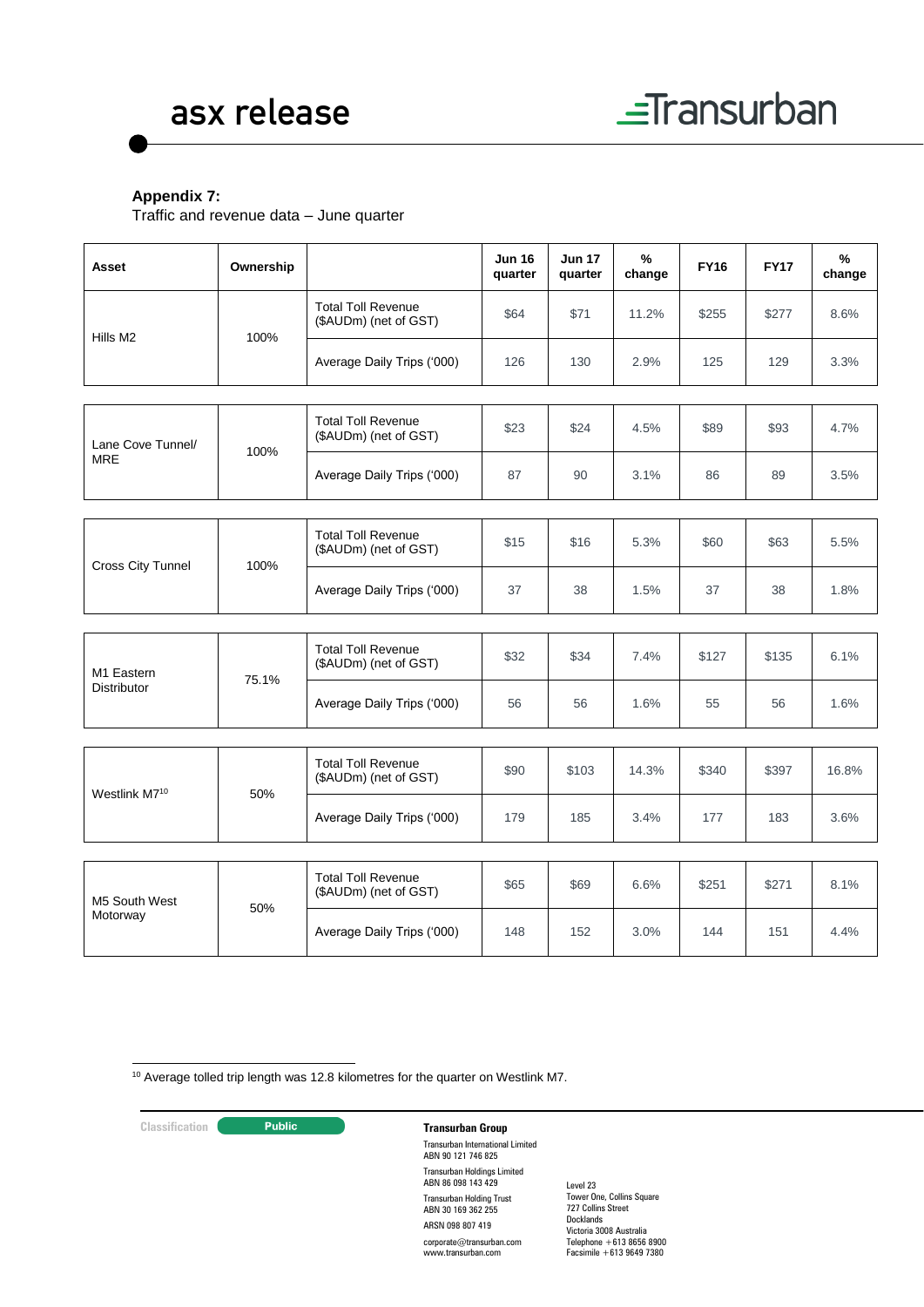# asx release



| Asset                                | Ownership |                                                    | Jun 16<br>quarter | <b>Jun 17</b><br>quarter | %<br>change | <b>FY16</b> | <b>FY17</b> | %<br>change |
|--------------------------------------|-----------|----------------------------------------------------|-------------------|--------------------------|-------------|-------------|-------------|-------------|
|                                      |           | <b>Total Toll Revenue</b><br>(\$AUDm) (net of GST) | \$166             | \$183                    | 10.0%       | \$660       | \$687       | 4.1%        |
| CityLink                             | 100%      | <b>Average Daily Transactions</b><br>(000)         | 820               | 803                      | $(2.1\%)$   | 825         | 816         | $(1.0\%)$   |
|                                      |           | <b>Total Toll Revenue</b><br>(\$AUDm) (net of GST) | \$53              | \$55                     | 3.6%        | \$211       | \$219       | 3.7%        |
| Gateway Motorway                     | 62.5%     | Average Daily Trips ('000)                         | 114               | 115                      | 0.5%        | 114         | 115         | 1.0%        |
|                                      |           |                                                    |                   |                          |             |             |             |             |
| Logan Motorway                       | 62.5%     | <b>Total Toll Revenue</b><br>(\$AUDm) (net of GST) | \$44              | \$46                     | 5.7%        | \$172       | \$183       | 6.0%        |
|                                      |           | Average Daily Trips ('000)                         | 160               | 166                      | 3.6%        | 159         | 164         | 3.2%        |
|                                      |           |                                                    |                   |                          |             |             |             |             |
| AirportlinkM7 <sup>11</sup><br>62.5% |           | <b>Total Toll Revenue</b><br>(\$AUDm) (net of GST) | \$27              | \$29                     | 5.7%        | \$27        | \$112       | 311.1%      |
|                                      |           | Average Daily Trips ('000)                         | 56                | 59                       | 6.0%        | 54          | 58          | 6.1%        |
|                                      |           |                                                    |                   |                          |             |             |             |             |
| 62.5%<br>Clem7                       |           | <b>Total Toll Revenue</b><br>(\$AUDm) (net of GST) | \$13              | \$14                     | 5.2%        | \$51        | \$53        | 5.4%        |
|                                      |           | Average Daily Trips ('000)                         | 27                | 28                       | 3.6%        | 27          | 28          | 4.1%        |
|                                      |           |                                                    |                   |                          |             |             |             |             |
|                                      |           | <b>Total Toll Revenue</b><br>(\$AUDm) (net of GST) | \$8               | \$9                      | 17.8%       | \$27        | \$36        | 33.4%       |
| Legacy Way                           | 62.5%     | Average Daily Trips ('000)                         | 18                | 19                       | 6.6%        | 18          | 18          | 4.1%        |
|                                      |           |                                                    |                   |                          |             |             |             |             |
|                                      |           | <b>Total Toll Revenue</b><br>(\$AUDm) (net of GST) | \$3               | \$3                      | $(3.9\%)$   | \$14        | \$13        | $(3.5\%)$   |
| Go Between Bridge                    | 62.5%     | Average Daily Trips ('000)                         | 12                | 11                       | $(3.4\%)$   | 12          | 11          | $(4.0\%)$   |

1 <sup>11</sup> Transurban acquired AirportlinkM7 on 1 April 2016. Toll revenue data prior to Transurban ownership is not included. FY16 ADT includes numbers prior to Transurban ownership and is shown for comparison purposes.

# **Classification Transurban Group**

Transurban International Limited ABN 90 121 746 825 Transurban Holdings Limited ABN 86 098 143 429 Transurban Holding Trust ABN 30 169 362 255 ARSN 098 807 419 corporate@transurban.com www.transurban.com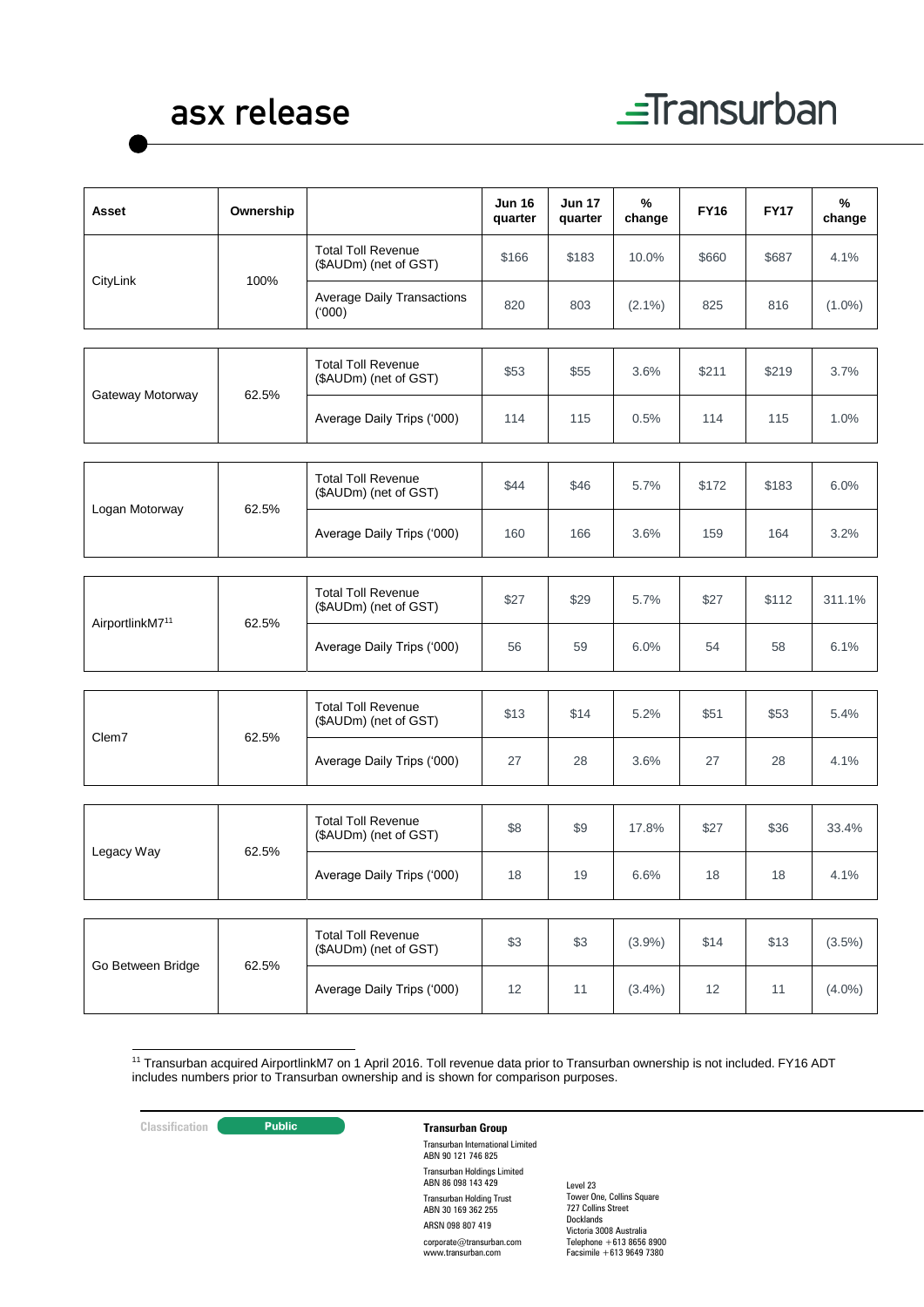# asx release

| Asset                    | Ownership                             |                                       | <b>Jun 16</b><br>quarter | <b>Jun 17</b><br>quarter | %<br>change | <b>FY16</b> | <b>FY17</b> | %<br>change |
|--------------------------|---------------------------------------|---------------------------------------|--------------------------|--------------------------|-------------|-------------|-------------|-------------|
| 95 Express Lanes<br>100% | <b>Total Toll Revenue</b><br>(\$USDm) | \$21                                  | \$25                     | 18.6%                    | \$71        | \$84        | 17.1%       |             |
|                          | Average Daily Trips ('000)            | 50                                    | 54                       | 8.0%                     | 45          | 49          | 9.4%        |             |
|                          |                                       |                                       |                          |                          |             |             |             |             |
| 495 Express Lanes        |                                       | <b>Total Toll Revenue</b><br>(\$USDm) | \$16                     | \$23                     | 44.6%       | \$56        | \$73        | 32.1%       |
|                          | 100%                                  | Average Daily Trips ('000)            | 43                       | 51                       | 18.0%       | 40          | 46          | 16.6%       |

# **Classification Transurban Group**

Transurban International Limited ABN 90 121 746 825 Transurban Holdings Limited ABN 86 098 143 429 Transurban Holding Trust ABN 30 169 362 255 ARSN 098 807 419

corporate@transurban.com www.transurban.com